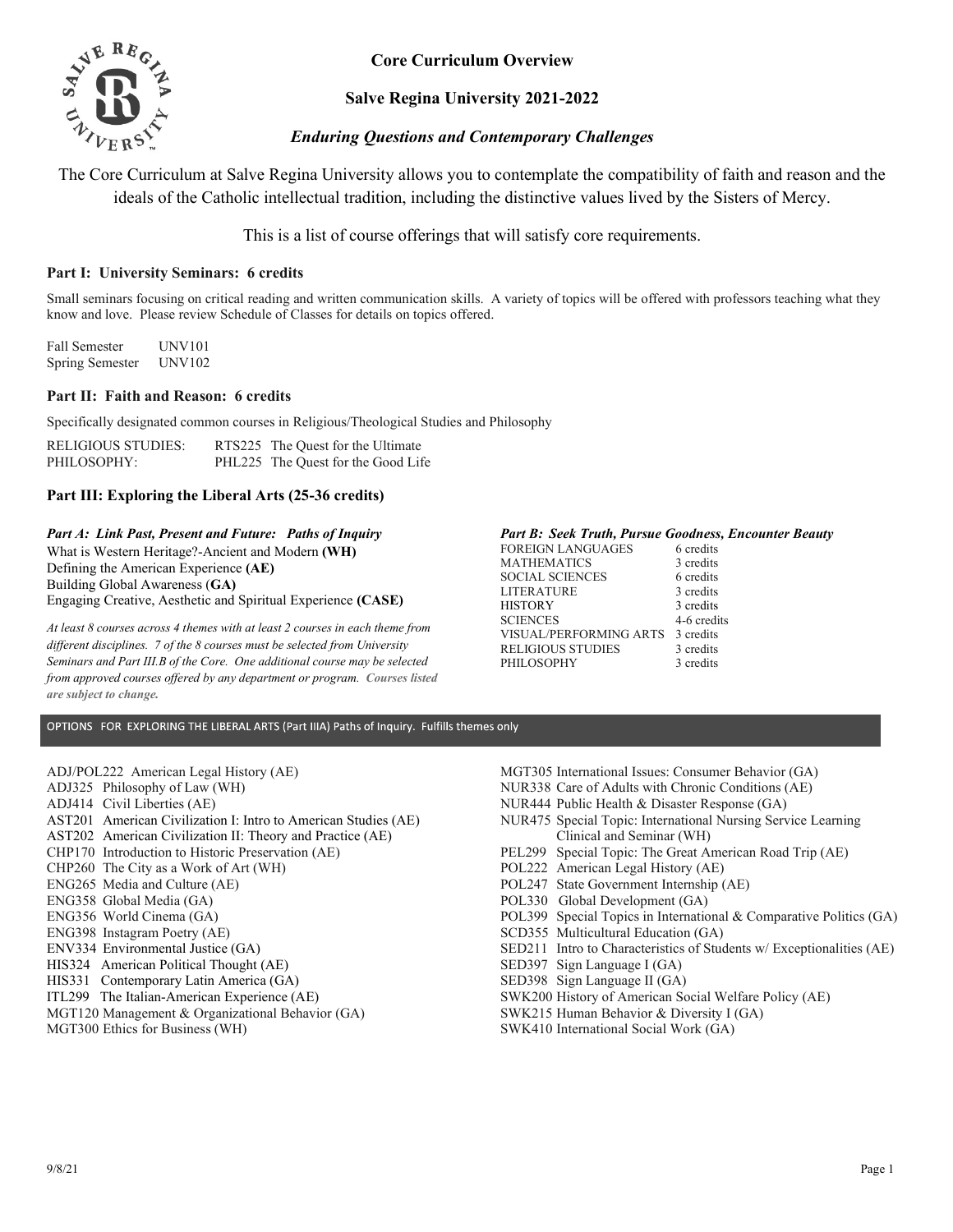#### FOREIGN LANGUAGES (6 credits)

|                                | OPTIONS FOR EXPLORING THE LIBERAL ARTS (Part IIIB) Seek Truth, Pursue Goodness, Encounter Beauty                                  |                  |                                                            |  |  |
|--------------------------------|-----------------------------------------------------------------------------------------------------------------------------------|------------------|------------------------------------------------------------|--|--|
|                                |                                                                                                                                   |                  |                                                            |  |  |
|                                | <b>FOREIGN LANGUAGES (6 credits)</b>                                                                                              |                  |                                                            |  |  |
|                                | Students complete two sequential courses in the same language according to individual interests and initial placement guidelines. |                  |                                                            |  |  |
|                                |                                                                                                                                   |                  |                                                            |  |  |
| ARA111                         | Beginner Arabic I (GA)                                                                                                            | <b>ITL242</b>    | Introduction to Italian Literature (CASE)                  |  |  |
| ARA112                         | Beginner Arabic II (GA)                                                                                                           | <b>LAT101</b>    | Elementary Latin I (WH)                                    |  |  |
| CHN111                         | Elementary Chinese I (GA)                                                                                                         | LAT102           | Elementary Latin II (WH)                                   |  |  |
|                                | CHN112 Elementary Chinese II (GA)                                                                                                 | PTG111<br>PTG112 | Elementary Portuguese I (GA)                               |  |  |
| <b>FRN111</b><br><b>FRN112</b> | Elementary French I (GA)                                                                                                          | SPA111           | Elementary Portuguese II (GA)<br>Elementary Spanish I (GA) |  |  |
| <b>FRN205</b>                  | Elementary French II (GA)<br>Intermediate French I (GA)                                                                           | SPA112           | Elementary Spanish II (GA)                                 |  |  |
| <b>FRN206</b>                  | Intermediate French II (GA)                                                                                                       | <b>SPA205</b>    | Intermediate Spanish I (GA)                                |  |  |
| FRN241                         | Communication and Cultures I (GA)                                                                                                 | <b>SPA206</b>    | Intermediate Spanish II (GA)                               |  |  |
| <b>FRN242</b>                  | Communication and Cultures II (GA)                                                                                                | <b>SPA208</b>    | Spanish for the Professions (AE)                           |  |  |
|                                | FRN302 Advanced French Conversation (GA)                                                                                          | <b>SPA241</b>    | Communication and Cultures I (GA)                          |  |  |
| <b>FRN305</b>                  | The Hexagon: French Culture and Civilization (WH)                                                                                 | <b>SPA242</b>    | Communication and Cultures II (GA)                         |  |  |
| <b>FRN306</b>                  | Cultures of the Francophone World (GA)                                                                                            | <b>SPA304</b>    | Advanced Spanish Grammar (GA)                              |  |  |
| <b>FRN311</b>                  | Survey of French Literature I (CASE)                                                                                              | <b>SPA305</b>    | Spanish American Cultures and Civilizations (GA)           |  |  |
| <b>FRN312</b>                  | Survey of French Literature II (CASE)                                                                                             | <b>SPA306</b>    | Spanish Culture & Civilization (WH)                        |  |  |
| <b>GRM111</b>                  | German I                                                                                                                          | <b>SPA307</b>    | Spanish or Business and Finance                            |  |  |
| GRM112                         | German II                                                                                                                         | SPA311           | Masters of Spanish American Lit (CASE)                     |  |  |
| ITL111                         | Elementary Italian I (GA)                                                                                                         | SPA312           | Masterpiece of Spanish Literature (CASE)                   |  |  |
| <b>ITL112</b>                  | Elementary Italian II (GA)                                                                                                        | <b>SPA322</b>    | Contemporary Hispanic Life: Total Immersion (GA)           |  |  |
| <b>ITL205</b>                  | Intermediate Italian I (GA)                                                                                                       | <b>SPA360</b>    | Advanced Conversation (GA)                                 |  |  |
| <b>ITL206</b>                  | Intermediate Italian II (GA)                                                                                                      | <b>SPA399</b>    | Special Topic: Spanish for the Professions (AE)            |  |  |
| <b>ITL241</b>                  | Italian Culture & Civilization (WH)                                                                                               | SPA421           | The Hispanic Caribbean (GA)                                |  |  |

International students fulfill the foreign language option through English competency by completing two sequential courses from this list: EAP103, EAP104, EAP111, EAP112.

OPTIONS FOR EXPLORING THE LIBERAL ARTS (Part IIIB) Seek Truth, Pursue Goodness, Encounter Beauty

#### LITERATURE (3 credits)

- ENG201 Literary Masterpieces (CASE) ENG205 Global Literature (GA) ENG210 Myth & Symbol (GA) ENG215 Elements of Modernism in American Literature (AE) ENG216 Literature and Medicine (CASE) ENG217 African American Literature (AE) ENG218 Food for Thought (CASE) ENG224 Elements of Craft (AE) ENG228 Romantic Revolution (WH)
- ENG229 British Victorian Literature (WH)
- ENG230 British Modernism and the end of Empire (WH)
- ENG240 Witches in American Literature (AE)
- ENG241 Film and Literature (CASE)
- ENG250 Introduction to Creative Writing (CASE)
- ENG310 Fairy Tales and Fantastic Literature (GA)
- ENG313/AST315 American Literary Renaissance (AE)
- ENG314 Realism and Naturalism in the 19<sup>th</sup> Century American Lit (AE) HIS311
- ENG315 The Harlem Renaissance (AE)
- ENG320 Literary Nonfiction (CASE)
- ENG321 British Literature from Beowulf to Everyman (WH)
- ENG322 English Renaissance from Wyatt to Marvell (WH)
- ENG324 Literature of Oxford (CASE)
- ENG325 Studies in Shakespeare (CASE)
- ENG326 Restoration & 18th Century British Literature (WH)
- ENG327 Young Adult Literature (CASE)
- ENG329 The Inklings (WH)
- ENG330 Literary Landscape of Newport (AE)
- ENG336 Catholic Imagination in Modern Literature (CASE)
- ENG337 Modern Irish Writers (WH) ENG345 Studies in World Literature (GA)
- 
- ENG346 Post-Colonial Literature (GA)<br>ENG349 Literature from the Middle East Literature from the Middle East (GA)
- ENG375 Vienna and the Modern World (WH)
- ENG376 The World of Jane Austen (WH)
- ENG378 Great Women Novelists and their Heroines (CASE)
- Special Topics in Literature
- ENG410 British and American Novels after 9/11 (CASE)
- ENG412 Seminar in Major Authors (CASE)

#### HISTORY (3 credits)

- HIS103 Western Civilization I (WH)
- HIS104 Western Civilization II (WH)
- HIS113 US History to 1877 (AE)
- HIS114 History of the United States since 1877 (AE)
- HIS201 Europe 1789-1914 (WH)
- HIS202 Europe 1914-1990's (WH)<br>HIS203 Hitler and the Holocaust (N
- Hitler and the Holocaust (WH)
- HIS225 Introduction to Public History (AE)
- 
- HIS251 Sport in America (AE)<br>HIS265 Modern Global History
- HIS265 Modern Global History (GA)<br>HIS299 Special Topic: America in De Special Topic: America in Depression & War (AE)
- HIS306 Modern Germany (WH)
- 
- 
- 
- Modern Ireland (WH)
- HIS312 Modern Italy (WH)
- HIS313/AST313 American Immigrant Experience (AE)
- HIS316 American Economic History (AE)
- HIS320 The American Revolution (AE)
- HIS321 America's Civil War (AE)
- HIS/AST322 Urban America (AE)
- HIS324 American Political Thought (AE)
- HIS331 Contemporary Latin America (GA)
- HIS332 Contemporary Middle East (GA)<br>HIS333 Contemporary Africa (GA)
- Contemporary Africa (GA)
- HIS334 Contemporary Asia (GA)
- HIS336 Vietnam War (AE)
- HIS340 History of Warfare (AE)
- HIS399 Special Topics in American History (AE)
- HIS403 Modern America (AE)
- HIS415 Modern American Foreign Policy (AE)
- HIS422 American Presidency (AE)

#### NATURAL SCIENCES (4-6 credits)

Students complete 1 lab course or 2 non-lab courses from the following:

BIO105 Human Anatomy and Physiology I (CASE)

BIO106 Human Anatomy and Physiology II (CASE)

- ENG241 Film and Literature (CASE)<br>
ENG241 Film and Literature (CASE)<br>
ENG241 Film and Early Takes and Early Routine (CASE)<br>
ENG12 Facts and Early Routines (CAE)<br>
ENG11/Section Facts (WH)<br>
ENG11/Section Literation English HIS308 Modern France (WH)<br>HIS309 Modern Russia (WH) Modern Russia (WH) HIS310 Modern England (WH)
	-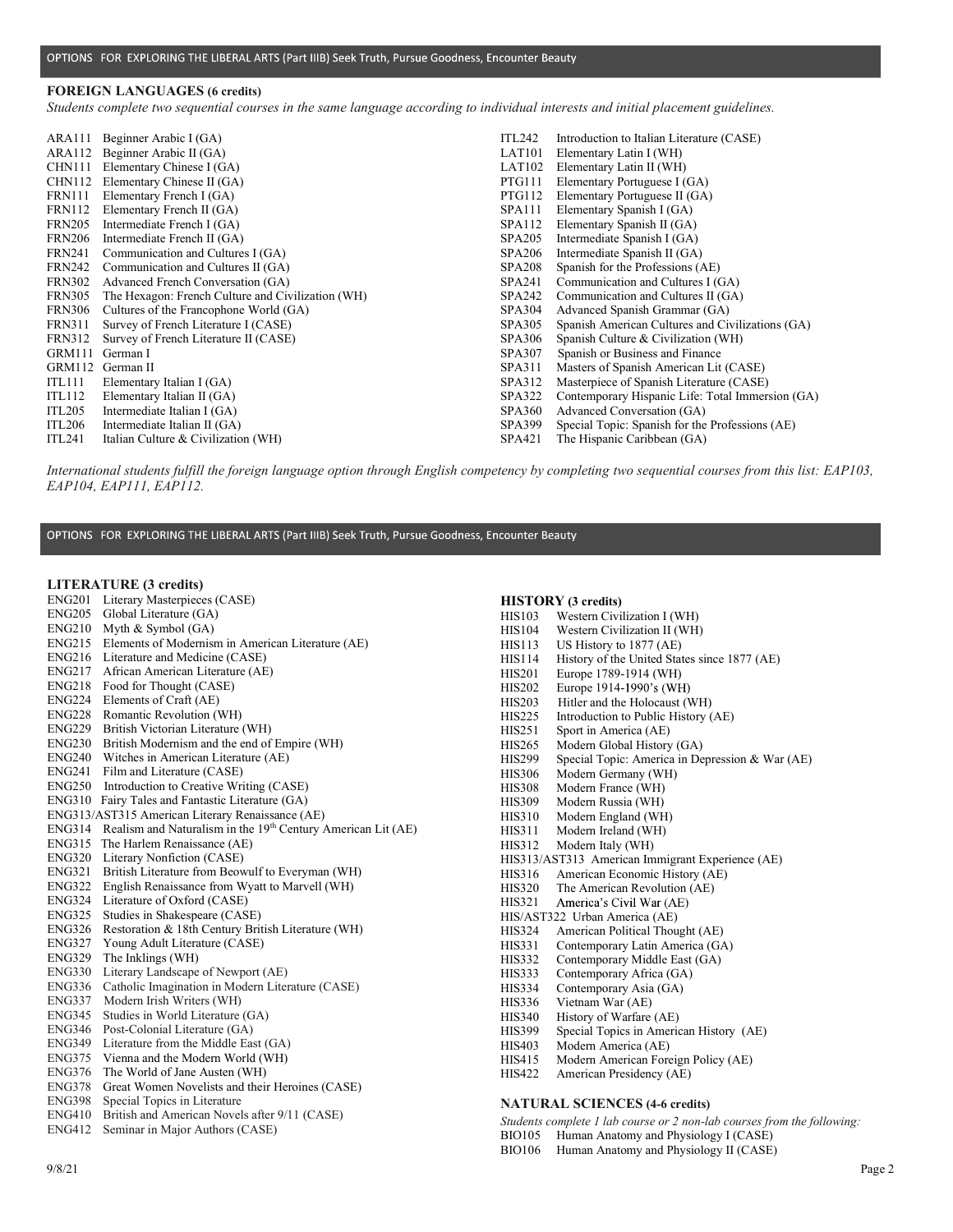- BIO110 Human Biology: Physiology and Health (CASE)
- 
- 
- 
- 
- 
- 
- 
- 
- 
- 
- CHM113 General Chemistry I (CASE) CHM114 General Chemistry II (CASE)
- CHM121 Chemistry of Human Health (CASE)
- CHM130 Chemistry in Society (GA)
- 
- 
- 
- 
- 
- 
- 
- 

### RELIGIOUS and THEOLOGICAL STUDIES (3 credits)

- 
- 
- 
- 
- RTS315 Thomas Aquinas: Background, Thought & Legacy (WH)
- RTS316 The Satan Seminar (WH)
- 
- 
- RTS326 Learning Theology with C.S. Lewis (WH)
- BIO210 Microbiology<br>
BIO220 Cell Biology & Chemistry (CASE)<br>
BIO220 Cell Biology & Chemistry (CASE)<br>
RTS223 Centeins (CASE)<br>
RIS232 Tenetics (CASE)<br>
RTS221 Tenetics (CASE)<br>
RTS221 Tenetics (CASE)<br>
CHM113 General Chemistry BIO222 Ibne Iomain and Fauna Iomain (WH)<br>
RTS1222 - Homain de Future of New Zealand (GA)<br>
BIO275 Tropical Folone (New Zealand GA)<br>
BIO275 Tropical Folone (GAS)<br>
BIO275 Tropical Folone (New Zealand GA)<br>
BIO275 Tropical Folo Humanity (CASE) BIO275 Tropical Biology (GA)<br>
EIGNI113 General Cremistry I (CASE)<br>
CHMI114 General Chemistry II (CASE)<br>
CHMI114 General Chemistry II (CASE)<br>
CHMI114 Chemistry in Society (GA)<br>
CHMI114 Chemistry in Society (GA)<br>
CHMI113 Che HOMP Special Topic Evolution (WH)<br>
HOMP Special Topic EVolution (WH)<br>
CEIMI113 General Chemistry I(CASE)<br>
CHMI113 General Chemistry II(CASE)<br>
CHMI112 Global CHMIN<br>
CEIMI12 Chemistry of Human Health (CASE)<br>
CHMI12 Chemistry CHMI13 General Chemistry I(CASE)<br>
CHMI14 General Chemistry II (CASE)<br>
CHMI14 Ceneral Chemistry II (CASE)<br>
CHMI14 Chemistry in Society (GA)<br>
CHMI130 Chemistry in Society (GA)<br>
CHMI130 Chemistry in Society (GA)<br>
CHMI130 Chem CIMI14 General Chemistry II(CASE)<br>
CIMI141 General Chemistry II(CASE)<br>
CIMI121 General Physics II(CASE)<br>
PHV200 Ceneral Physics II(CASE)<br>
PHV200 General Physics II(CASE)<br>
PHV200 General Physics II(CASE)<br>
PHV200 General Phy CHM121 Chemistry of Human Health (CASE)<br>
CHM130 Chemistry in Society (GA)<br>
PHI/20 Chemistry in Society (GA)<br>
PHY201 General Physics II (CASE)<br>
PHY202 General Physics II (CASE)<br>
PHY202 General Physics II (CASE)<br>
PHY202 PHI/ CHM130 Chemistry in Society (GAS)<br>
PHI/30 Cenem Physics I (CASE)<br>
PHY/20 Cenem Physics I (CASE)<br>
PHY/20 Cenem Physics I (CASE)<br>
PHY/20 Cenem Physics I (CASE)<br>
PHY/20 Cenem Physics I (CASE)<br>
PHY/206 Principles of Physics I PHY201 General Physics I(CASE)<br>
PHY202 General Physics I(CASE)<br>
PHY202 General Physics II (CASE)<br>
PHY202 Principles of Physics II (CASE)<br>
PHY202 Principles of Physics II (CASE)<br>
PHY202 Forencie Science (CASE)<br>
SCI102 Foren PHY202 General Physics II (CASE)<br>
PHY202 Cheracal Physics II (CASE)<br>
PHY202 Church Integral RCASE)<br>
PHY206 Principles of Physics II (CASE)<br>
SCI103 Church is Century (CASE)<br>
SCI103 Church SCI104 Earth Science (VM)<br>
SCI104 E PHY200 Pranciples of Physics II (CASE)<br>
PHY200 Pranciples of Physics II (CASE)<br>
SCI102 Eversite Science (CASE)<br>
SCI102 Eversite Science (CASE)<br>
SCI103 Physical Science (WH)<br>
SCI104 Physical Science (WH)<br>
SCI104 Physical Sc PHV200 Principles of Physics II (CASE)<br>
FIGINO Principles of Physics II (CASE)<br>
SCI103 Physics IScience (CMSE)<br>
SCI104 Earth Science (CMSE)<br>
SCI104 Earth Science (CMSE)<br>
SCI104 Earth Science (WH)<br>
SCI105 Integrated Science SCID2 Forence CASE)<br>
SCID3 Physical Science (WH)<br>
SCID4 Bark Science (WH)<br>
SCID4 Bark Science (WH)<br>
SCID4 Integrated Science (WH)<br>
RTS221 Phis. The Experience of Units<br>
CASE)<br>
RTS222 Vhat the Bible Religious Diversity of N SCI103<br>
SCI104 Ensits bisenes (WH)<br>
SCI104 Ensits Science (WH)<br>
SCI105 Integrated Science (WH)<br>
SCI105 Integrated Science WH)<br>
RTS221 The Experience of Loss: Help, Hope and Healing (CASE)<br>
PH1.233 Distance Ph<br>
RTS222 The E SCID4 Earth Science (WH)<br>
ECID6 Entegrated Science with Computers (CASE) PH1.231 Data Contel RELIGIOUS and THEOLOGICAL STUDIES (3 credits)<br>
PH1.233 Lalarie Ph1.233 Lalaries Ph<br>
RTS222 Vbat the Bible Really Tells Lis, (WH) SCII05 Integrated Science with Congruters (CASE) PHL231 Aristotle (NET<br>
RTS221 The Experience of Loss: Help, Hope and Healing (CASE) PHL234 Definese PH<br>
RTS221 The Experience of Loss: Help, Hope and Healing (CASE) PHL234 C **RELIGIOUS and THEOLOGICAL STUDIES (3 credits)**<br>
PHL233 Islamic Phil SEpticino Colors: Help, Hope and Healing (CASE)<br>
RTS222 The Experience of Loss: Help, Hope and Healing (CASE)<br>
RTS366 The Spiritual Quest (CASE)<br>
RTS366 **RELIGIOUS and THEOLOGICAL STUDIES (3 credits)**<br> **RENESOU STATE (SCRIP (SCRIP (NSP)**<br>
RTS322 The Experience of Loss: Help, Hope and Healing (CASE)<br>
RTS320 What the Bible Really Tells Us, WH) PH1234 Despite DRISS<br>
RTS300 Re RTS221 The Experience of Loss: Help, Hope and Healing (CASE)<br>
RTS262 What the Bible Really Tells Us (WH)<br>
RTS360 Religious Diversity of Newport (AE)<br>
RTS360 Religious Diversity of Newport (AE)<br>
RTS315 The Spiritual Quest ( RTS262 What the Bible Really Tells Us, WH)<br>
RTS260 Religious Diversity of Newport (AE)<br>
RTS396 The Spirital Quest (CASE)<br>
RTS315 Thomas Aquinas: Background, Thought & Legacy (WH)<br>
PHL225 Continental<br>
RTS315 Thomas Aquinas: RTS380 Religious Diversity of Newport (AE)<br>
RTS380 Religious Diversity of Newport (AE)<br>
RTS315 Thus Sharkayand, Thought & Legacy (WH)<br>
RTS315 Thus Sharkayand, Thought & Legacy (WH)<br>
PHL224 Thomas Ac<br>
RTS321 Superhences, St RTS382 Ene Spiritual Quest (CASE)<br>
RTS382 Enemas Aquinas: Background, Thought & Legacy (WH)<br>
RTS315 Thomas Aquinas: Background, Thought & Legacy (WH)<br>
RTS321 Superherocs, Saints, and Simners (CASE)<br>
RTS322 Mere) in Christi RTS383 Thomas Angluans: Background, Thought & Legacy (WH)<br>
RTS316 The State Seminar (WH)<br>
RTS321 Superheros, States, and Simers (CASE)<br>
RTS322 Superheros, States, and Simers (CASE)<br>
RTS322 Suerience (Solid Hindu Experience RTS384 Englistant Smitter (WH)<br>
RTS324 Englistant Smitters, And Simers (CASE)<br>
RTS322 Merey in Christian Life (WH)<br>
RTS322 Learning Theology with C.S. Lewis (WH)<br>
RTS326 Learning Theology with C.S. Lewis (WH)<br>
RTS326 Learn RTS325 Suentheore, Statts, and Simmers (CASE)<br>
RTS325 Mercy in Christian Life (WH)<br>
RTS325 Mercy in Christian Life (WH)<br>
RTS326 Learning Theohogy with C.S. Lewis (WH)<br>
RTS326 Learning Theohogy Cenetics, God and the Future RTS325 Mercy in Christian Life (WH)<br>
RTS326 Meeting Theology with C.S. Lewis (WH)<br>
RTS326 Learning Theology, Genetics, God and the Future of<br>
PHL220 Ancientalties (Technology, Genetics, God and the Future of<br>
PHL223 ADJ32 RTS326 Clearing Theology with C.S. Lewis (WH)<br>
RTS329 Icehnoluman? Technology, Genetics, God and the Future of<br>
FIEL229 Philosophy<br>
RTS322 Special Topics (CASE)<br>
RTS332 Case for Creation: Christianity, Ethics, and the Envi
- RTS328 Disability, Vulnerability, and Human Flourishing (WH)
- 
- 
- 
- 
- 
- 
- 
- 
- 
- 
- 
- 
- 
- 
- 
- 
- 
- 
- 
- 
- 
- 
- 
- 
- 
- RTS399/PEL299R Special Topic: The Satan Seminar (CASE)
- RTS399/PEL299R Special Topic: Thomas Aquinas (WH)
- RTS399 Special Topic: Women Mystics and Social Justice Activists (CASE) ECN101
- 
- 
- Flourishing (CASE)
- 
- RTS332 Care for Creation: Christianity, Ethics, and the Environment (WH)<br>
RTS334 Ciobal Ethics (GA)<br>
RTS335 Social Ethics (GA)<br>
RTS335 Social Ethics (GA)<br>
RTS336 Social Ethics (KE)<br>
RTS336 Secual Ethics (WH)<br>
RTS336 Secual FR3334 Glood Ethics (GA)<br>
FR3335 Social Ethics (AE)<br>
FR3335 Social Ethics (AE)<br>
RTS335 Social Ethics (ME)<br>
RTS337 Secial Ethics (WH)<br>
RTS337 Secial Ethics (WH)<br>
RTS337 Secial Ethics (WH)<br>
PH1.338 Demendian<br>
RTS339 Friendsh RTS339 Social Ethics (AGE)<br>
RTS339 Social Ethics (AE)<br>
RTS339 Social Ethics (AE)<br>
RTS339 Sexual Ethics (WH)<br>
RTS339 Sexual Ethics (WH)<br>
RTS339 Sexual Ethics (AE)<br>
RTS339 Sexual Ethics (AE)<br>
RTS339 Sexual Ethics (AE)<br>
RTS33 FR3393<br>
RTS338 Sexual Ehhies (MH)<br>
RTS338 Sexual Ehhies (MH)<br>
RTS338 Sexual Ehhies (AE)<br>
RTS338 Sexual Ehhies (AE)<br>
RTS336 Church in the 21<sup>ª</sup> Century (CASE)<br>
RTS346 Church in the 21<sup>ª</sup> Century (CASE)<br>
RTS346 Church in the RTS399: Special Topic: Paths of Enlightenment, Study and Practice of Friendship, Love and Dairing: The Call to Relationship (WH)<br>
Friendship (Natural Charlin fitely and Philosophy<br>
Explanations in Christian Theology (CASE)<br>
Engaging the Catholic Experience (CASE)<br>
EFIL350 Detections (WH)<br>

## MATHEMATICS (3 credits)

# MTH170 Concepts in Mathematics

BIO110 Human Biology: Physiology and Health (CASE) MTH171 Mathematic<br>
BIO111 General Biology I (CASE) MTH172 Quantitativ<br>
BIO112 General Biology II (CASE) MTH172 Quantitativ<br>
BIO140 Humans and Their Environment (GA) MTH173 BIO110 Human Biology: Physiology and Health (CASE) MTH171 Mathematic<br>
BIO111 General Biology I (CASE) MTH172 Quantitativ<br>
BIO112 General Biology II (CASE) MTH173/MTH200 L<br>
BIO140 Humans and Their Environment (GA) MTH173/MT BIO110 Human Biology: Physiology and Health (CASE)<br>
BIO111 General Biology I (CASE)<br>
BIO112 General Biology I (CASE)<br>
BIO140 Humans and Their Environment (GA)<br>
BIO140 Humans and Their Environment (GA)<br>
BIO210 Mirril196/202 BIO110 Human Biology: Physiology and Health (CASE)<br>
BIO111 General Biology I (CASE)<br>
BIO111 General Biology I (CASE)<br>
BIO140 Humans and Their Environment (GA)<br>
BIO140 Humans and Their Environment (GA)<br>
BIO190 Mutrition (GA BIO110 Human Biology: Physiology and Health (CASE)<br>
BIO111 General Biology I (CASE)<br>
BIO112 General Biology I (CASE)<br>
BIO140 Humans and Their Environment (GA)<br>
BIO140 Humans and Their Environment (GA)<br>
BIO220 Cell Biology BIO110 Human Biology: Physiology and Health (CASE)<br>
BIO111 General Biology I (CASE)<br>
BIO112 General Biology II (CASE)<br>
BIO140 Humans and Their Environment (GA)<br>
BIO140 Nurtition (GA)<br>
BIO210 Nurtion (GA)<br>
BIO220 Cell Biolo BIO110 Human Biology: Physiology and Health (CASE)<br>
BIO111 General Biology I (CASE)<br>
BIO112 General Biology I (CASE)<br>
BIO122 General Biology II (CASE)<br>
BIO120 Mutrition (GA)<br>
BIO210 Mutrition (GA)<br>
BIO222 Cell Biology & Ch BIO110 Human Biology: Physiology and Health (CASE)<br>
BIO111 General Biology I (CASE)<br>
BIO12 General Biology II (CASE)<br>
BIO140 Humans and Their Environment (GA)<br>
BIO210 Mirrobiology<br>
BIO220 Cell Biology & Chemistry (CASE)<br>
B BIO110 Human Biology: Physiology and Health (CASE)<br>
BIO111 General Biology I (CASE)<br>
BIO112 General Biology I (CASE)<br>
BIO140 Humans and Their Environment (GA)<br>
BIO270 Microbiology<br>
BIO220 Cell Biology & Chemistry (CASE)<br>
B BIO110 Human Biology: Physiology and Health (CASE)<br>
BIO111 General Biology I (CASE)<br>
BIO112 General Biology II (CASE)<br>
BIO140 Humans and Their Environment (GA)<br>
BIO210 Microbiology<br>
BIO220 Cell Biology & Chemistry (CASE)<br> BIO110 Human Biology: Physiology and Health (CASE)<br>
BIO111 General Biology I (CASE)<br>
BIO112 General Biology I (CASE)<br>
BIO140 Humans and Their Environment (GA)<br>
BIO140 Humans and Their Environment (GA)<br>
BIO210 Mirition (GA) BIO110 Human Biology: Physiology and Health (CASE)<br>
BIO111 General Biology I (CASE)<br>
BIO112 General Biology II (CASE)<br>
BIO142 General Biology II (CASE)<br>
BIO140 Humans and Their Environment (GA)<br>
BIO210 Murtition (GA)<br>
BIO2 BIO110 Human Biology: Physiology and Health (CASE)<br>
BIO112 General Biology I (CASE)<br>
BIO112 General Biology II (CASE)<br>
BIO140 Humans and Their Environment (GA)<br>
BIO140 Murtino (GA)<br>
BIO190 Murtino (GA)<br>
BIO222 Celell Biolo BIO110 Human Biology: Physiology and Health (CASE)<br>
BIO111 General Biology I (CASE)<br>
BIO112 General Biology II (CASE)<br>
BIO140 Humans and Their Environment (GA)<br>
BIO140 Humans and Their Environment (GA)<br>
BIO220 Cell Biology BIO110 Human Biology: Physiology and Health (CASE)<br>
BIO111 General Biology I (CASE)<br>
BIO112 General Biology II (CASE)<br>
BIO140 Humans and Their Environment (GA)<br>
BIO140 Humans and Their Environment (GA)<br>
BIO210 Microbiology BIO110 Human Biology: Physiology and Health (CASE)<br>
BIO111 General Biology I (CASE)<br>
BIO112 General Biology II (CASE)<br>
BIO140 Humans and Their Environment (GA)<br>
BIO140 Humans and Their Environment (GA)<br>
BIO140 Humans and T BO110 Human Biology: Physiology and Health (CASE)<br>
BIO111 General Biology I (CASE)<br>
BIO112 General Biology II (CASE)<br>
BIO120 Humans and Their Environment (GA)<br>
BIO120 Humans and Their Environment (GA)<br>
BIO210 Microbiology<br> BIO110 Human Biology: Physiology and Health (CASE)<br>
BIO111 General Biology I (CASE)<br>
BIO112 General Biology I (CASE)<br>
BIO12 General Biology I (CASE)<br>
BIO140 Humans and Their Environment (GA)<br>
BIO140 Humans and Their Enviro BIO110 Human Biology: Physiology and Health (CASE)<br>
BIO111 General Biology I (CASE)<br>
BIO112 General Biology I (CASE)<br>
BIO112 General Biology I (CASE)<br>
BIO112 General Biology I (CASE)<br>
BIO112 Minimiss and Their Ewironment G BIO110 Human Biology: Physiology and Health (CASE)<br>
BIO111 General Biology I (CASE)<br>
BIO112 General Biology II (CASE)<br>
BIO112 General Biology II (CASE)<br>
BIO140 Humans and Their Environment (GA)<br>
BIO140 Humans and Their Env BIO110 Human Biology: Physiology and Health (CASE)<br>
IBO111 General Biology I (CASE)<br>
IBO112 General Biology II (CASE)<br>
IBO112 General Biology II (CASE)<br>
IBO140 Humans and Their Environment (GA)<br>
IBO120 Microbiology & Chemi BIOI10 Human Biology (EASE)<br>
BIOI11 Ceneral Biology II (CASE)<br>
BIOI11 Ceneral Biology II (CASE)<br>
BIOI12 Ceneral Biology II (CASE)<br>
BIOI12 Ceneral Biology II (CASE)<br>
BIOI12 Ceneral Biology (EASE)<br>
BIO210 Microbiology<br>
BIO22 BOI11 General Biology I(CASE)<br>
BOI12 General Biology I(CASE)<br>
BOI12 General Biology I(CASE)<br>
BOI140 Humans and Their Environment (GA)<br>
BOI140 Mitti197-Applied Case<br>
BOI20 Microbiology & Chemistry (CASE)<br>
BOI220 Cell Biolog BIO190<br>
RIGI201 Nutrion (GA)<br>
BIO220 Laclub<br>
BIO220 Cell Biology & Chemistry (CASE)<br>
BIO223 Disoinformaises<br>
BIO233 Disoinformaises<br>
BIO233 Disoinformaises<br>
BIO233 Disoinformaises<br>
BIO233 Tors and Fauna of New Zealand (GA) MTH171 Mathematics in the Social Sciences MTH172 Quantitative Methods for Business MTH173/MTH200 Discrete Mathematics MTH171 Mathematics in the Social Sciences<br>MTH172 Quantitative Methods for Business<br>MTH173/MTH200 Discrete Mathematics<br>MTH191 Applied Calculus<br>MTH195/201 Calculus I<br>MTH196/202 Calculus II<br>MTH203 Calculus III<br>MTH211/MTH300 L MTH195/201 Calculus I MTH196/202 Calculus II MTH203 Calculus III MTH211/MTH300 Linear Algebra STA173/201\* Statistical Methods \* (only for Nursing and Business Majors)

#### PHILOSOPHY (3 credits)

- PHL120 Logic (CASE)
- PHL125 Philosophy of the Human Person (CASE)
- PHL126 Pre-Socratics, the Sophists & Socrates (WH)
- PHL130 Ancient Philosophy (WH)
- PHL140 Medieval Philosophy (WH)
- PHL141 Medieval Political Philosophy (WH)
- PHL201 Classical Political Philosophy (WH)
- PHL202 Modern Political Philosophers (WH)
- PHL203 Modern Philosophy (WH)<br>PHL204 Contemporary Philosophy
- Contemporary Philosophy (WH)
- PHL230 Plato (WH)
- PHL231 Aristotle (WH)<br>PHL233 Islamic Philoso
- Islamic Philosophy (GA)
- Chinese Philosophy (GA)
- PHL235/PEL299P God and the Philosophers (CASE)
- PHL236 Philosophy of Justice (WH)<br>PHL237 Science Fiction and Philoso
- Science Fiction and Philosophy (CASE)
- PHL242 Thomas Aquinas (WH)
- Continental Rationalism (WH)
- PHL251 British Empiricism (WH)
- PHL260 Applied Ethics (CASE)
- PHL261/AST410 Classic American Philosophy (AE)

PHL337/PEL299P The Enlightenment and Its Critics (WH)

Great Thinkers in Ancient Philosophy (WH) PHL349 Great Thinkers in Medieval Philosophy (WH)

Great Thinkers in Modern Philosophy (WH)

Topics in the Philosophy of Science (CASE)

Topics in Contemporary Philosophy (WH)

ECN100 Contemporary Global Economic Issues (GA) Introductory Macroeconomics (AE)

ECN314 Comparative Economic and Political Systems (GA) ECN315 Economic Growth and Development (GA) ENC316 American Economic History (AE)

ECN317 Economic Ideas in Historical Perspective (WH)

Introduction to Linguistics (GA) LIN345 Intercultural Communication (GA)

Students select two courses from the following. Each course must be from a

PHL369 Great Thinkers in Contemporary Philosophy (WH)

- PHL271 Ancient and Medieval Philosophy (WH)
- PHL299 Philosophy of Education (GA)
- PHL325/ADJ325 Philosophy of Law (WH)
- PHL333 Reasoning About Race (AE)
- PHL334/ENV334 Environmental Justice (GA)

Analytic Philosophy (WH)

PHL439 Topics in Ancient Philosophy (WH) PHL449 Topics in Medieval Philosophy (WH)

PHL459 Topics in Modern Philosophy (WH)

PHL399 Philosophy of Gender (CASE)<br>PHL435 Topics in the Philosophy of Sc

PHL335 Philosophy and Art (CASE) PHL336 Free Will (CASE)

PHL338 Women in Philosophy (WH)<br>PHL339 Great Thinkers in Ancient Ph

PHL350 Idealism (WH)<br>PHL359 Great Thinkers

PHL360 Phenomenology (WH) PHL361 Existentialism (WH)<br>PHL362 Analytic Philosophy

PHL450 Metaphysics (CASE)

PHL460 Epistemology (CASE)<br>PHL469 Topics in Contemporar

SOCIAL SCIENCES (6 credits)

ECN263 Global Economics (GA)

ECN392 China's Evolving Economy (GA)

different discipline: Economics (one course)

**Linguistics**<br>LIN245 1